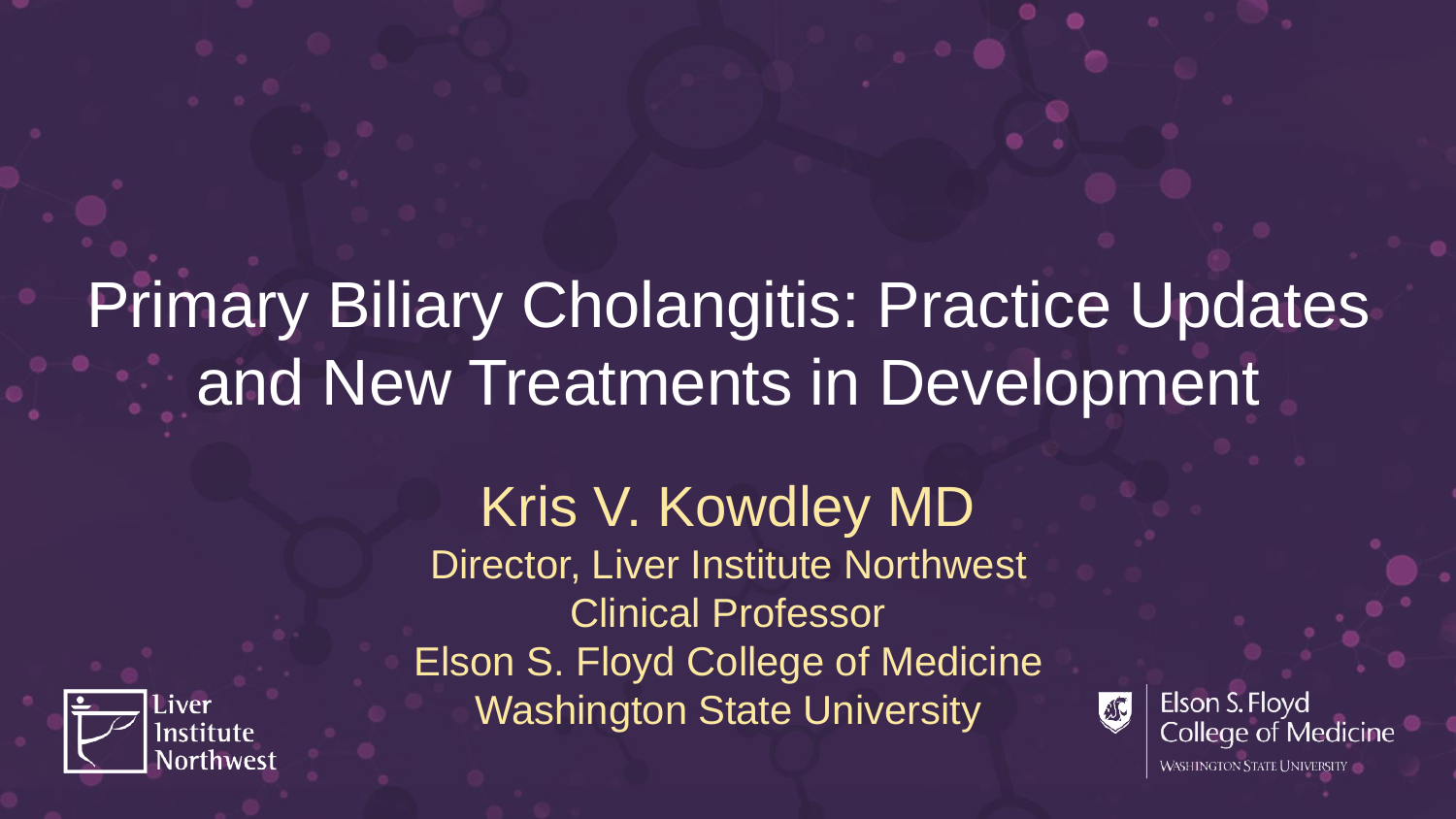

- Grants/Research Support: Gilead, HighTide, Mirum, Pliant; Genfit, CymaBay, GSK, Viking, Pfizer, Intercept, NGM Bio, 89Bio, Celgene, BMS, Corcept, Metacrine, Hanmi, Terns, Madrigal, Enanta, PTG
- Principle Investigator for a Drug Study: Gilead, HighTide, Mirum, Pliant; Genfit, CymaBay, GSK, Viking, Pfizer, Intercept, NGM Bio, 89Bio, Celgene, BMS, Corcept, Metacrine, Hanmi, Terns, Madrigal, Enanta, PTG
- Consultant: Gilead, Intercept, HighTide, Mirum, Genfit, CymaBay; Inipharm, Madrigal, NGMBio
- Speakers Bureau: AbbVie, Gilead, Intercept
- Advisory Board Membership: 89Bio, Pfizer, Enanta, 89Bio, Pfizer, Enanta
- Stockholder: Inipharm
- Editorial Board Involvement: Hepatology Communications
- Other Financial or Material Support: UpToDate-Royalties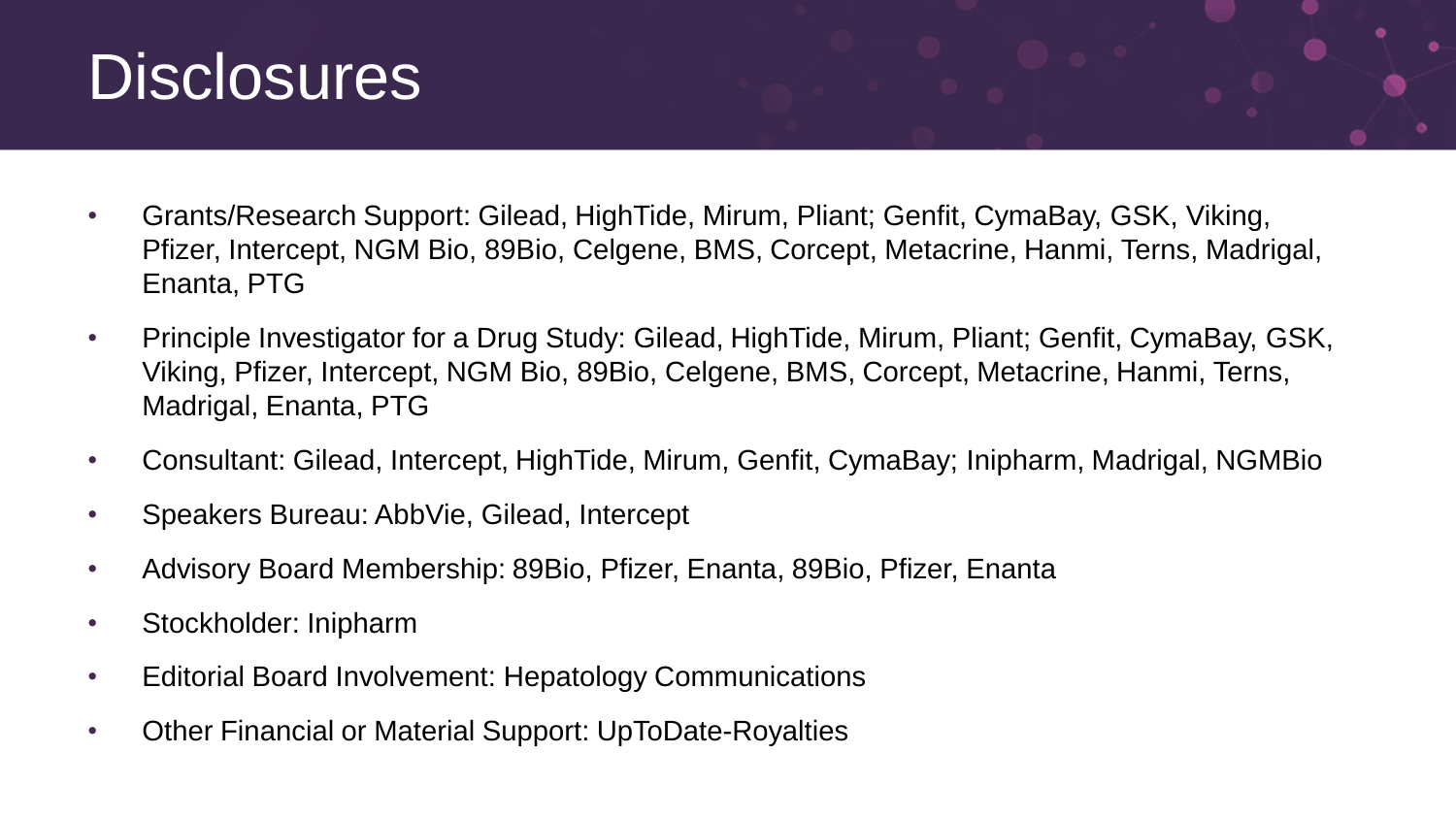### PBC Diagnosis Is Predominantly Based on Elevated ALP and the Presence of Anti-mitochondrial Antibodies<sup>1</sup>



Liver biopsy can be used to further substantiate the diagnosis but is no longer considered necessary in most patients<sup>1</sup>

AASLD, American Association for the Study of Liver Diseases; ALP, alkaline phosphatase; AMA, anti-mitochondrial antibodies; PBC, primary biliary cholangitis.

1. Lindor KD et al. *Hepatology*. 2019;69(1):394-419; 2. European Association for the Study of the Liver. *J Hepatol*. 2017;67(1):145-172; 3. Kaplan MM, Gershwin ME, et al*. N Engl J Med*. 2005;353(12):1261-1273.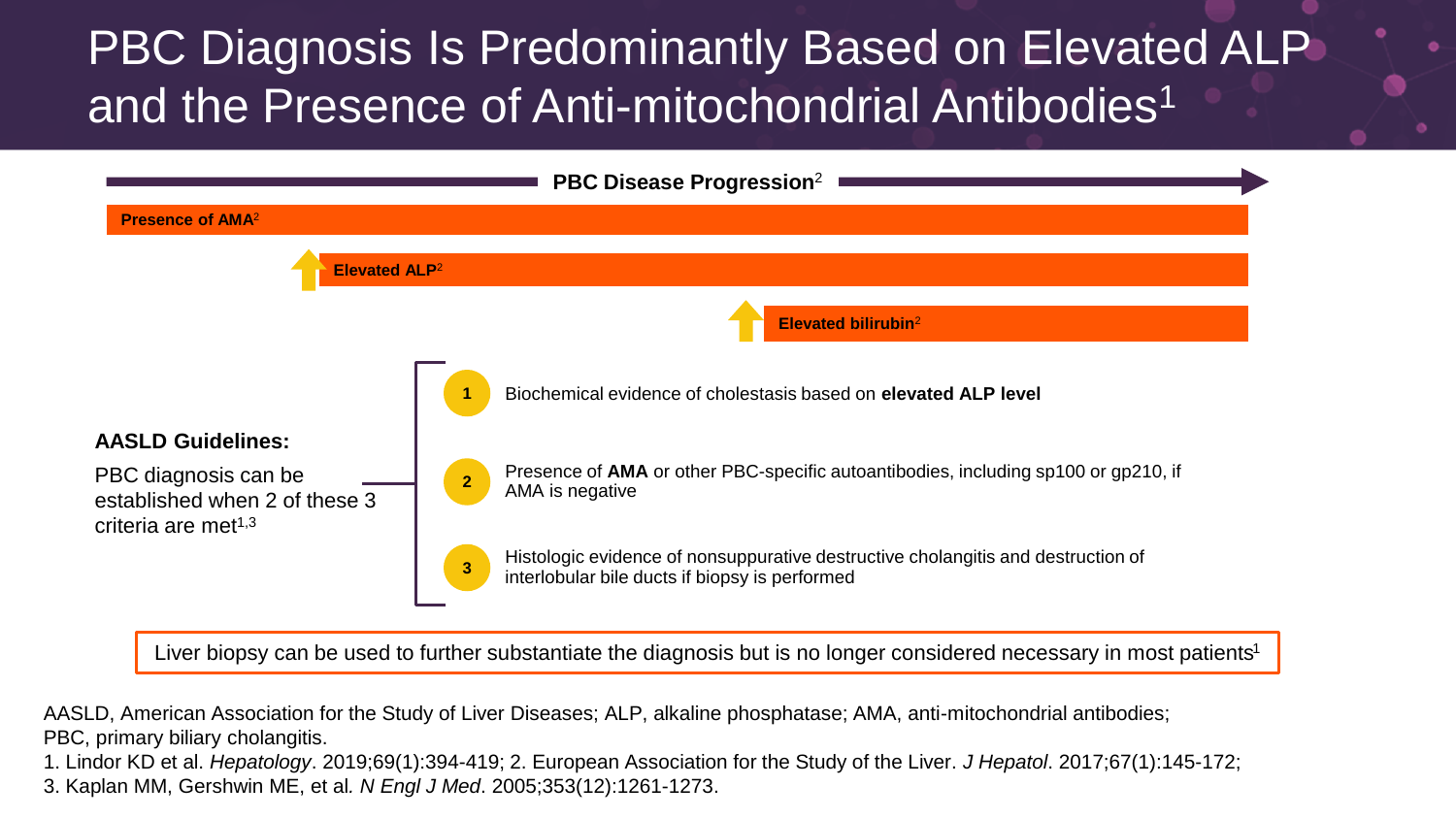# Goals of Therapy and Initial Treatment for PBC

- Goals of Therapy<sup>1</sup>
- Prevent end-stage liver disease
- Management of associated symptoms (e.g., fatigue and pruritus)

**UDCA:** First-line therapy<sup>2,3</sup>

**40% of patients do not respond adequately 3%-5% of patients may be intolerant**

PBC, primary biliary cholangitis; UDCA, ursodeoxycholic acid.

1. European Association for the Study of the Liver. *J Hepatol*. 2017;67(1):145-172; 2. Lindor KD et al. *Hepatology*. 2019;69(1):394-419;

3. Invernizzi P et al. *Dig Liver Dis*. 2017;49(8):841-846.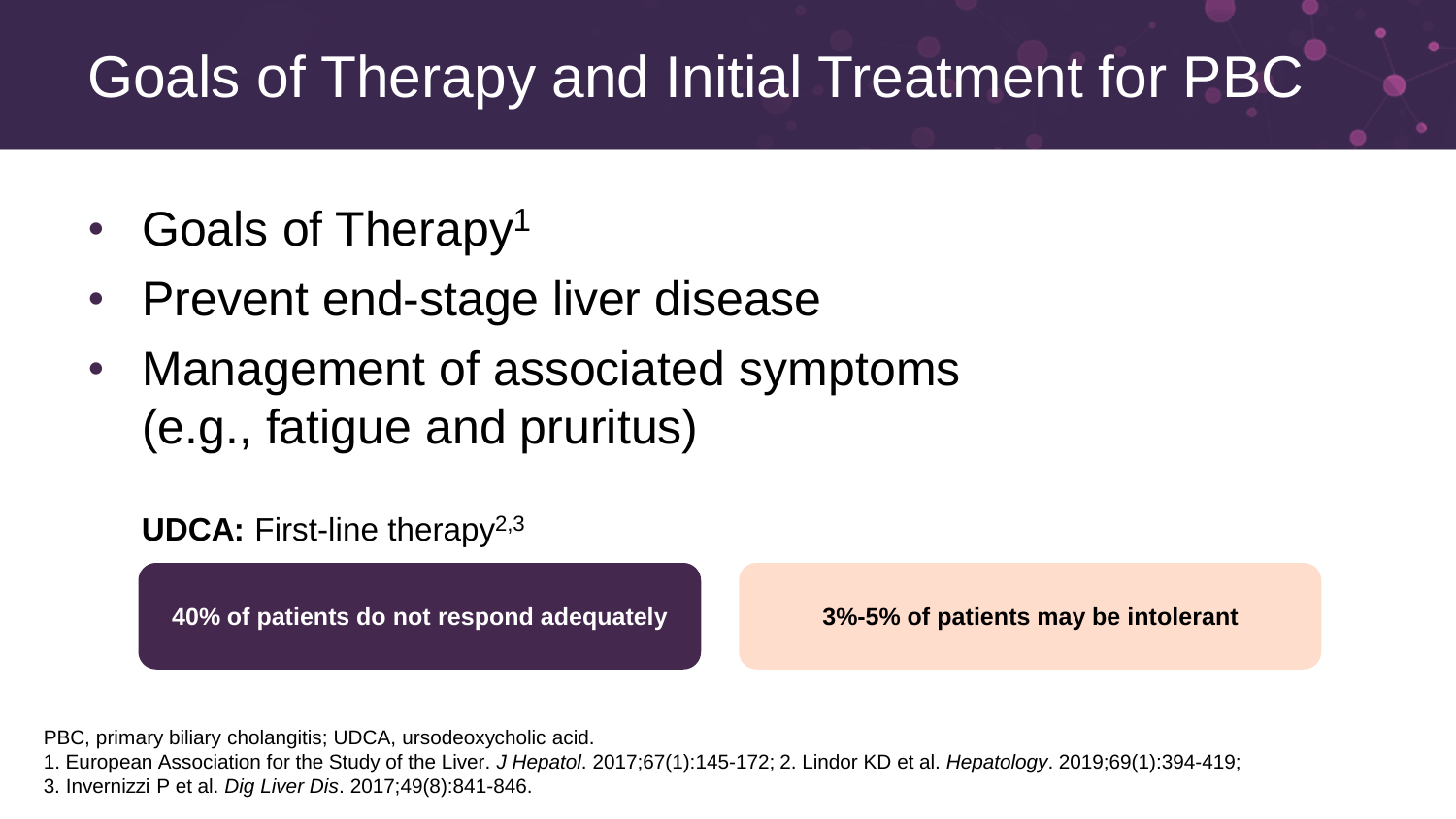# Predictors of Prognosis; Serologic Markers



Yang W, Yu JH, Nakajima, et al. Do antinuclear antibodies in primary biliary cirrhosis patients identify increased risk for liver failure? *Clin Gastroenterol Hepatol.* 2004;2(12):1116-22; Nakamura M, Shimizu-Yoshida Y, Takii Y, et al. Antibody titer to gp210-C terminal peptide as a clinical parameter for monitoring primary biliary cirhossis. *J Hepatol.* 2005;42(3):386-92.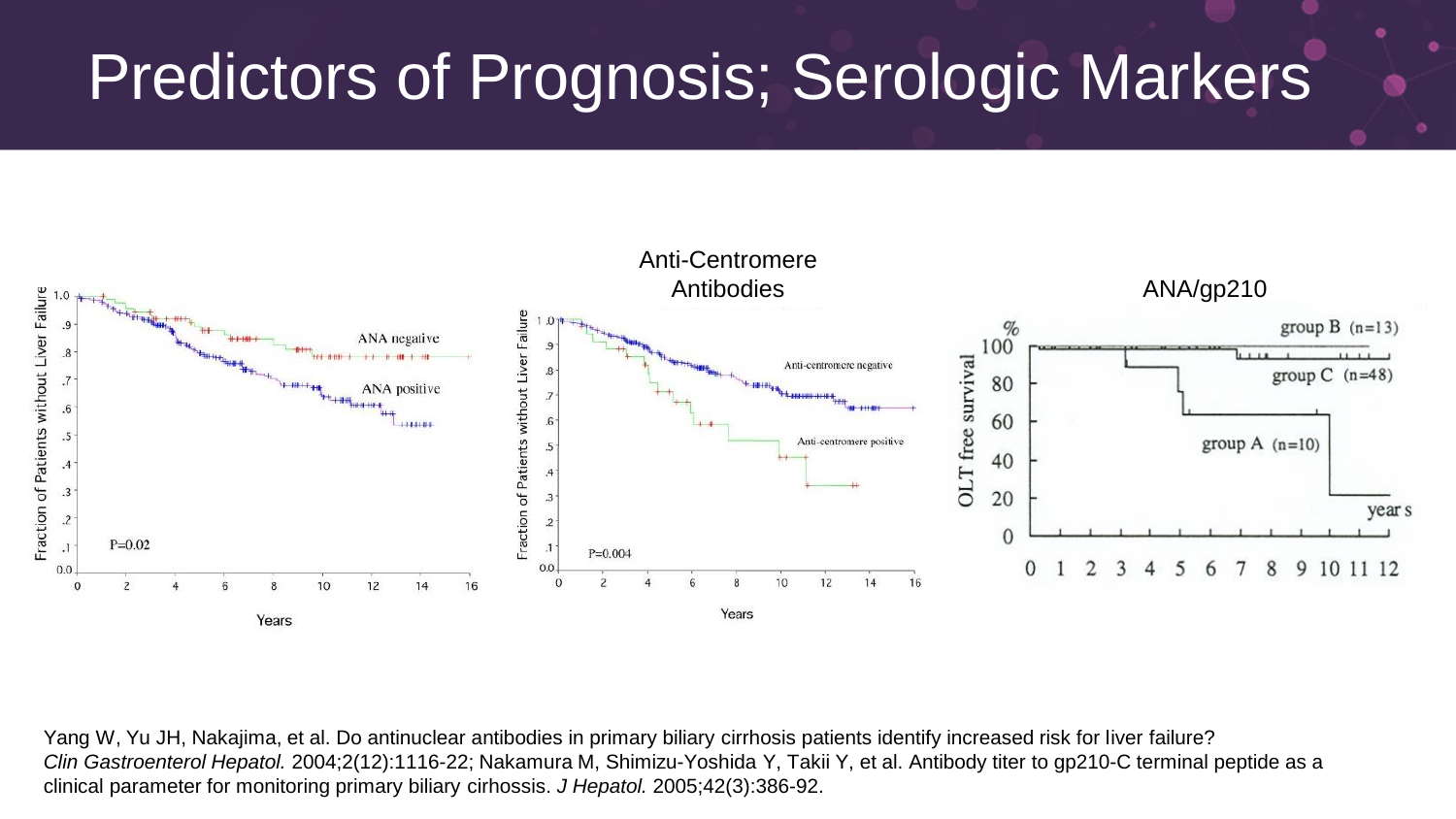### ALP and Bilirubin Are Important Markers of Disease Progression and Response to Treatment<sup>1</sup>

#### **Biochemical response to UDCA is typically measured by liver biochemical values for ALP and bilirubin**<sup>2</sup>



Elevated **ALP** is an early and ongoing indicator of PBC progression<sup>1,2</sup>

• Lowering ALP is associated with longer transplant-free survival



**Bilirubin** is an important predictor of survival in PBC<sup>1</sup>

• Elevations usually occur in later stages

ALP, alkaline phosphatase; PBC, primary biliary cholangitis; UDCA, ursodeoxycholic acid. 1. Lammers WJ et al. *Gastroenterology*. 2014;147(6):1338-1349. 2. Lindor KD et al. *Hepatology*. 2019;69(1):394-419.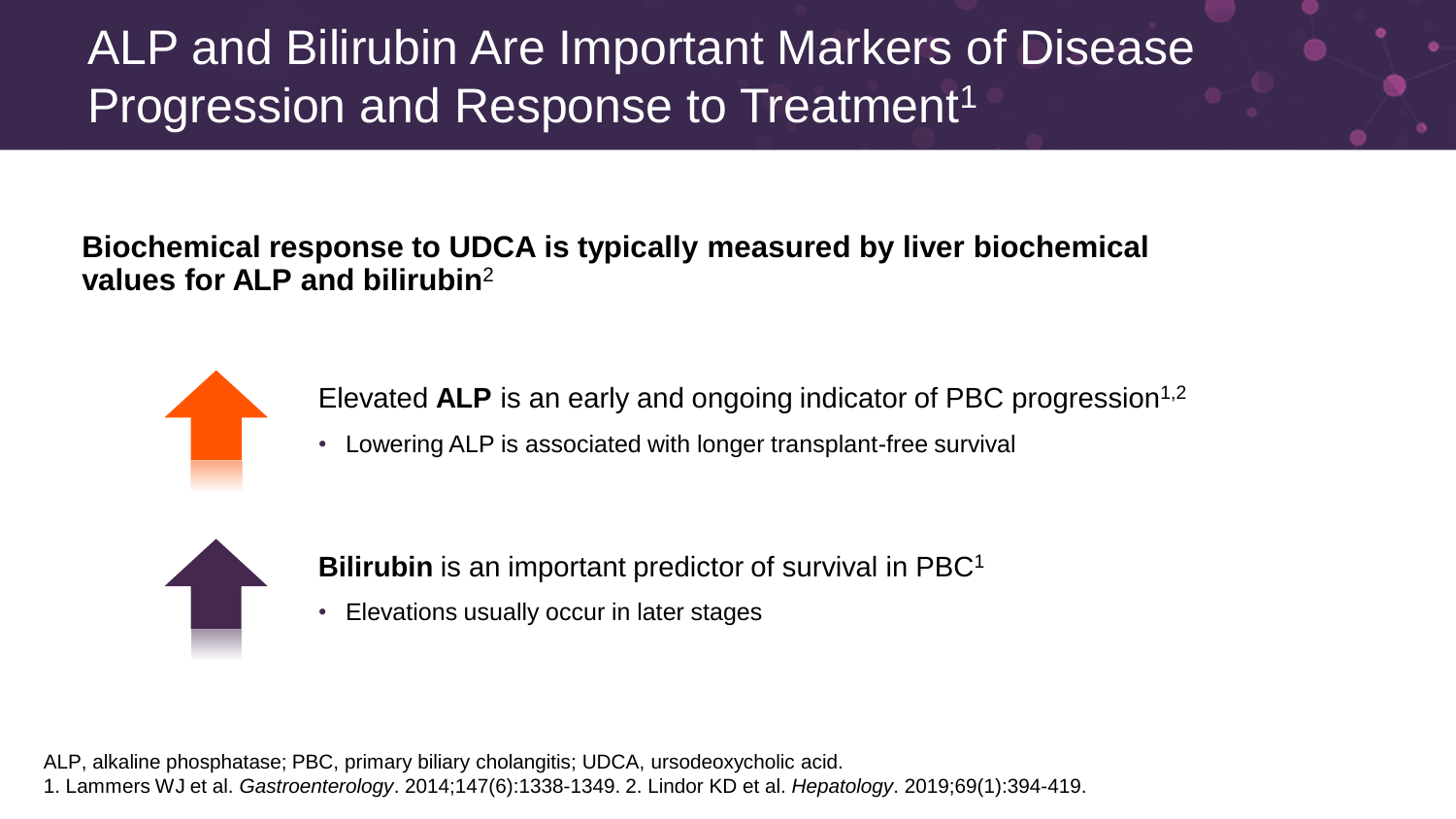### Response to UDCA Is Currently Outlined by Multiple Criteria<sup>1</sup>

• There is currently no consensus on the criteria for non-response; however, decreasing ALP levels has emerged as an important treatment goal<sup>2</sup>

|                  | Time (months) | Treatment Failure <sup>1,*</sup>                                   |
|------------------|---------------|--------------------------------------------------------------------|
| Rochester        | 6             | ALP $\geq$ 2.0 x ULN or Mayo score $\geq$ 4.5                      |
| <b>Barcelona</b> | 12            | Decrease in ALP $\leq 40\%$ and ALP $\geq 1.0 \times$ ULN          |
| Paris-I          | 12            | ALP $\geq$ 3.0 x ULN or AST $\geq$ 2.0 x ULN or bilirubin >1 mg/dL |
| Rotterdam        | 12            | Bilirubin $\geq 1.0 \times$ ULN and/or albumin < 1.0 $\times$ ULN  |
| Toronto          | 24            | ALP $>1.67 \times$ ULN                                             |
| Paris-II         | 12            | ALP $\ge$ 1.5 x ULN or AST $\ge$ 1.5 x ULN or bilirubin >1 mg/dL   |

\*This is not an all-inclusive listing.

ALP, alkaline phosphatase; AST, aspartate aminotransferase; PBC, primary biliary cholangitis; UDCA, ursodeoxycholic acid; ULN, upper limit of normal. 1. European Association for the Study of the Liver. *J Hepatol*. 2017;67(1):145-172; 2. Younossi ZM et al*. Am J Gastroenterol*. 2019;114(1):48-63.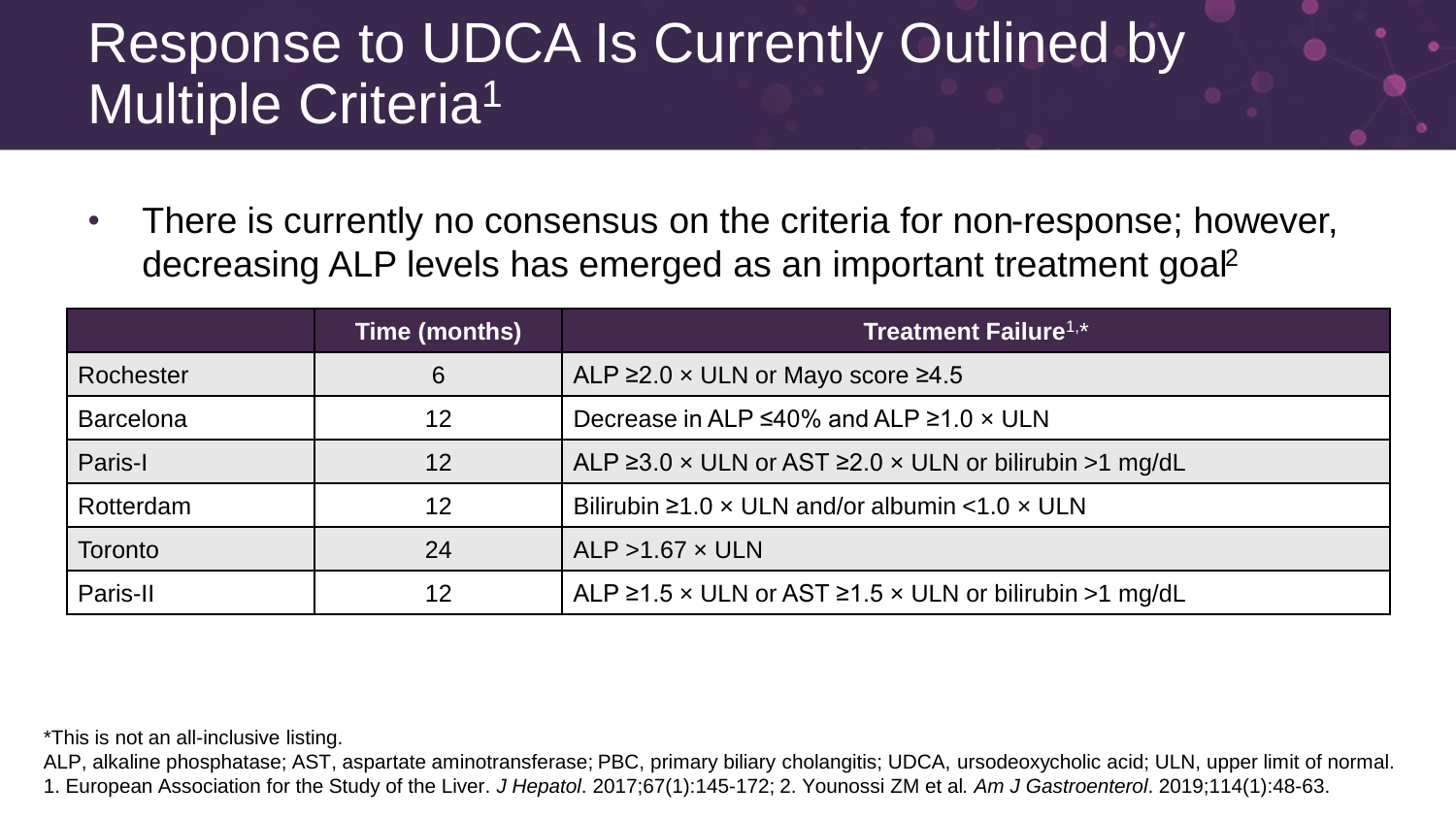### Serum ALP After 6 Months of UDCA Initiation Demonstrates Utility in Identifying POISE Insufficient Response Within 1-2 Years.

Cutoff value of 2.5 xULN proposed at 6 months for adding second-line therapy.



Threshold of ALP (xULN) at 6 months

Table 1. Determination of response based on POISE criteria. Response and ALP were calculated in sub-groups of patients with available liver biochemistry in respective time frame

|                                      | <b>Response</b>     | <b>Insufficient Response</b> |
|--------------------------------------|---------------------|------------------------------|
| 1 year (n=1362)                      | 768 (56.4%)         | 594 (43.6%)                  |
| ALP (xULN) at 6 months<br>$(n=744)$  | $1.05(0.82 - 1.33)$ | $2.37(1.72 - 3.69)$          |
| 1-2 years (n=2709)                   | 1693 (62.5%)        | 1016 (37.5%)                 |
| ALP (xULN) at 6 months<br>$(n=1121)$ | $1.07(0.83 - 1.41)$ | 2.55 (1.82-3.77)             |

Data presented as n (%) or median (25-75<sup>th</sup> percentiles)



Figure 4. Scatter plot of probability of response determined by UDCA response score calculated at baseline and ALP at 6 months stratified by A) response at 1-2 years and B) response at 1 year.

#### **SUMMARY OF FINDINGS**

- > There are patients that respond to therapy beyond 1 year
- > Serum ALP after 6 months of UDCA initiation demonstrates utility in identifying insufficient response
- > We propose a cut-off value of 1.9 xULN at 6 months as a threshold for adding second-line therapy as it relates to response at 1 year and current standard of care
	- 67% of patients would have early identification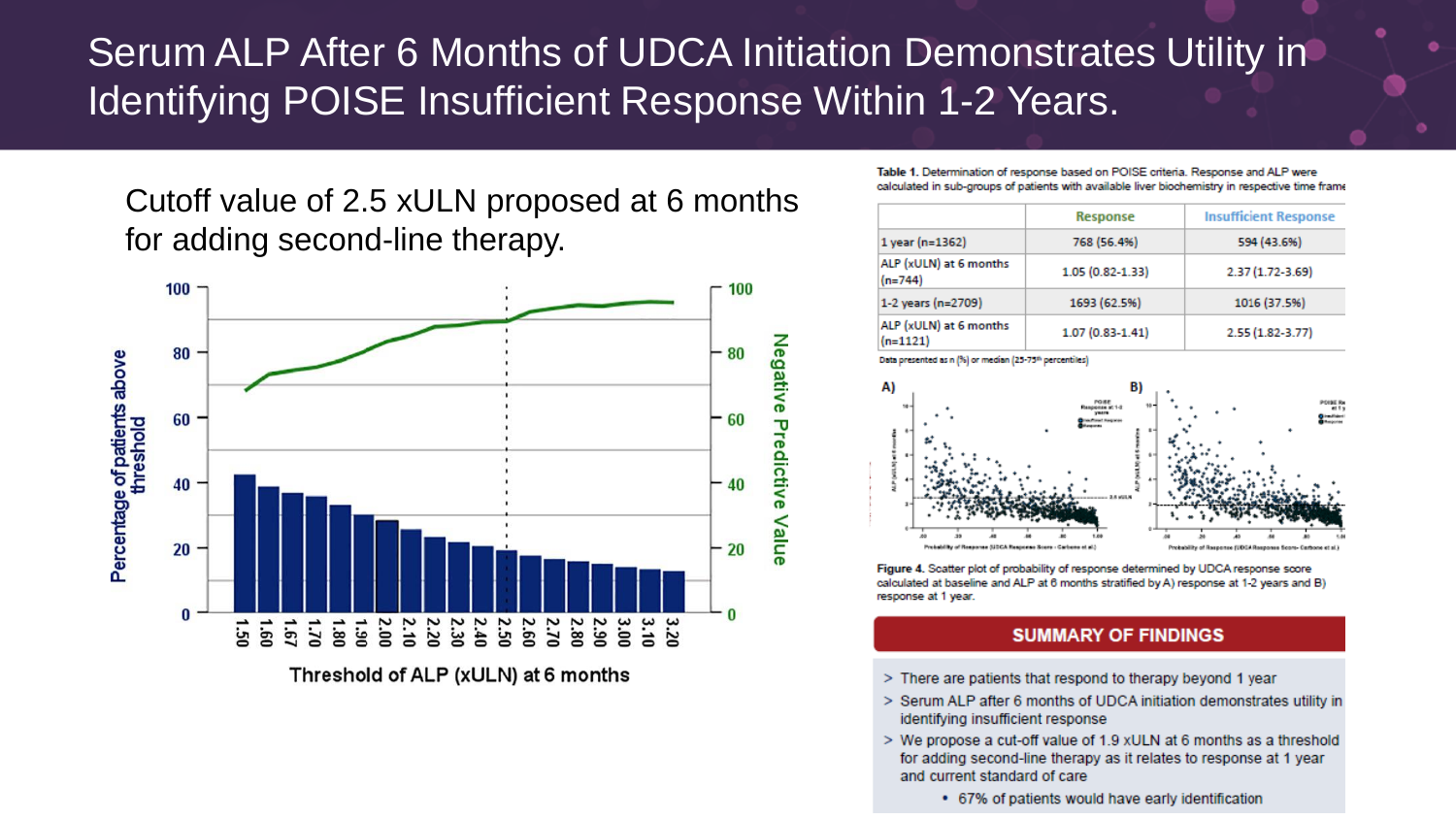# Reconsider ALP and Bilirubin Treatment Goals?



ALP >1.0 × ULN is associated with **2× greater risk** for transplant or death vs ALP  $\leq 1.0 \times$  ULN at 1-year follow-up (*P*<0.001)

Bilirubin levels >1.0 x ULN are associated with **5× greater risk** for transplant or death vs bilirubin ≤1.0 × ULN at 1-year follow-up (*P*<0.001)

\*Hazard ratios of liver transplant or death were estimated by applying a cubic spline function of ALP and bilirubin at baseline and yearly up to 5 years of follow-up.

†2573/3865 patients were included in this analysis.

ALP, alkaline phosphatase; LT, liver transplant; ULN, upper limit of normal.

Lammers WJ et al. *Gastroenterology*. 2014;147(6):1338-1349.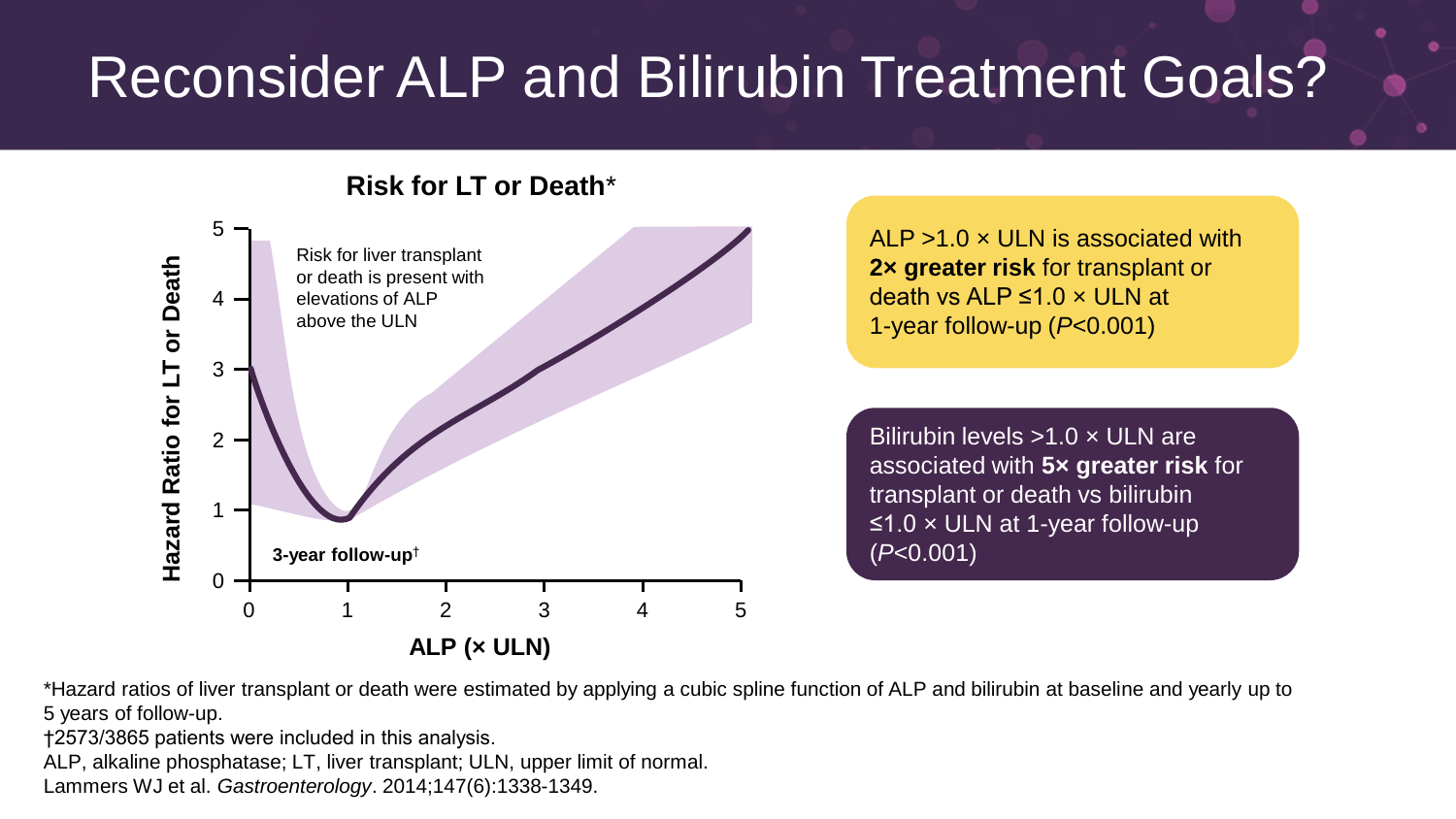# Do You Aim for a Bilirubin of ≤0.6 x ULN?

**Surpassing the 0.6 × ULN threshold significantly increased risk for liver transplant or death1** 



\*Calculation based on percent rates of liver transplant or death extrapolated from survival estimate curve at 10 years. ULN, upper limit of normal.

1. Murillo Perez CF et al. *Am J Gastroenterol*. 2020;115(7):1066-1074; 2. Data on file: Intercept Pharmaceuticals, Inc.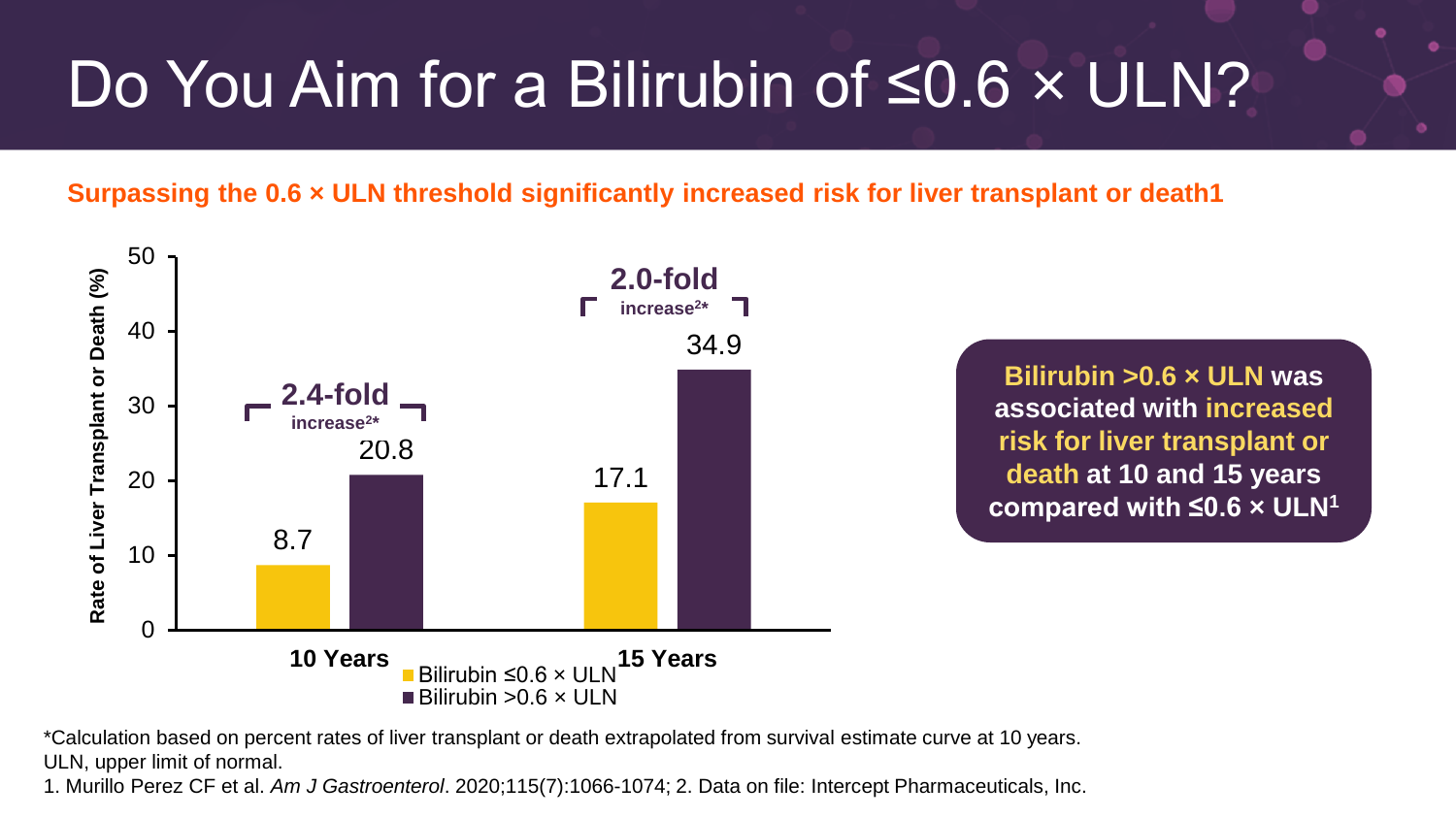## Should GGT Be Included in Treatment Decisions?





#### **Figure B**

The transplant-free survival in relations to the combined GGT and ALP levels in PBC patients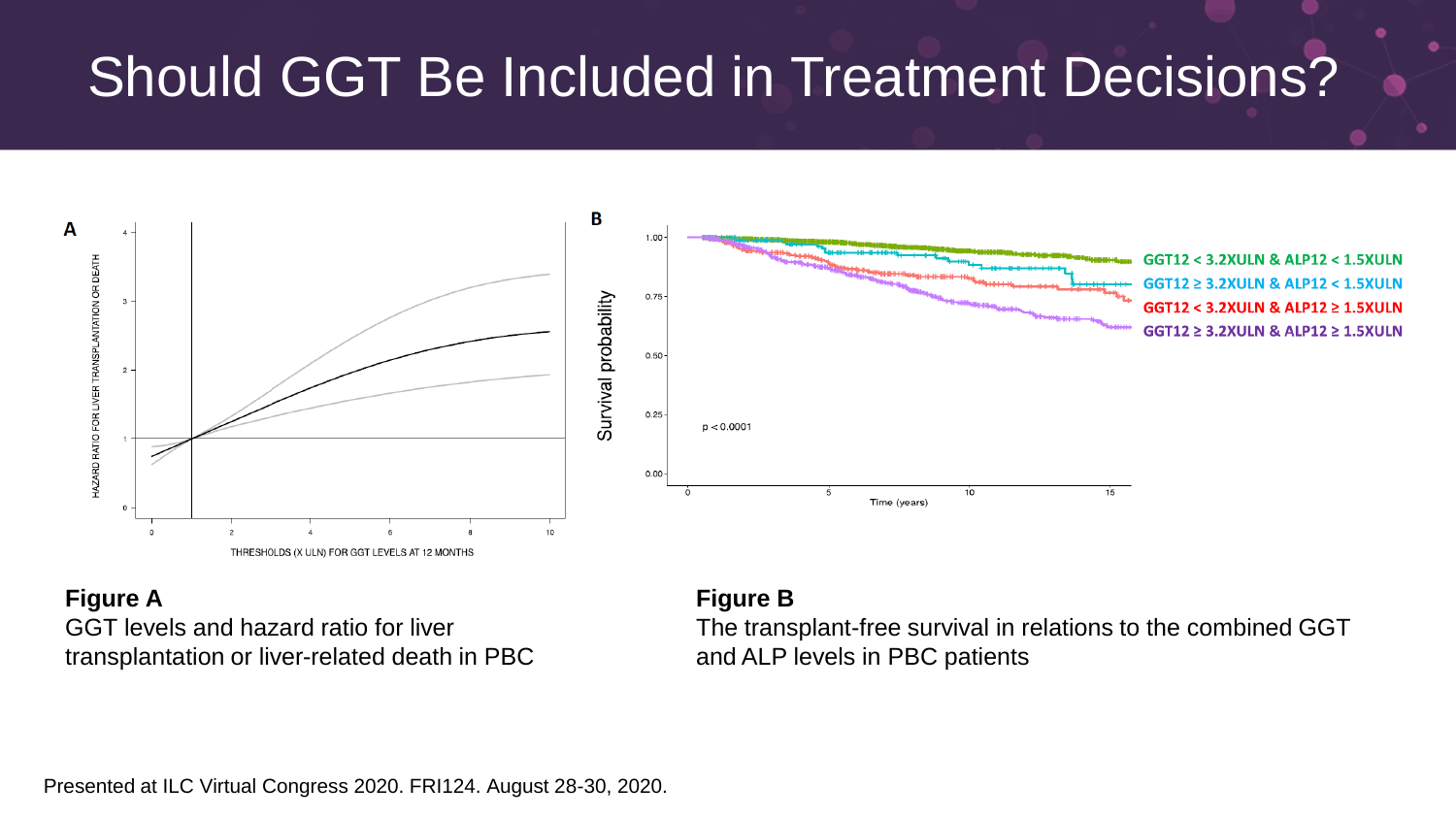### Impact on Survival of Liver Stiffness Measurement in PBC



Corpechot C et al. Utility of Noninvasive Markers of Fibrosis in Cholestatic Liver Diseases. *Clin Liver Dis*. 2016;20:143-158.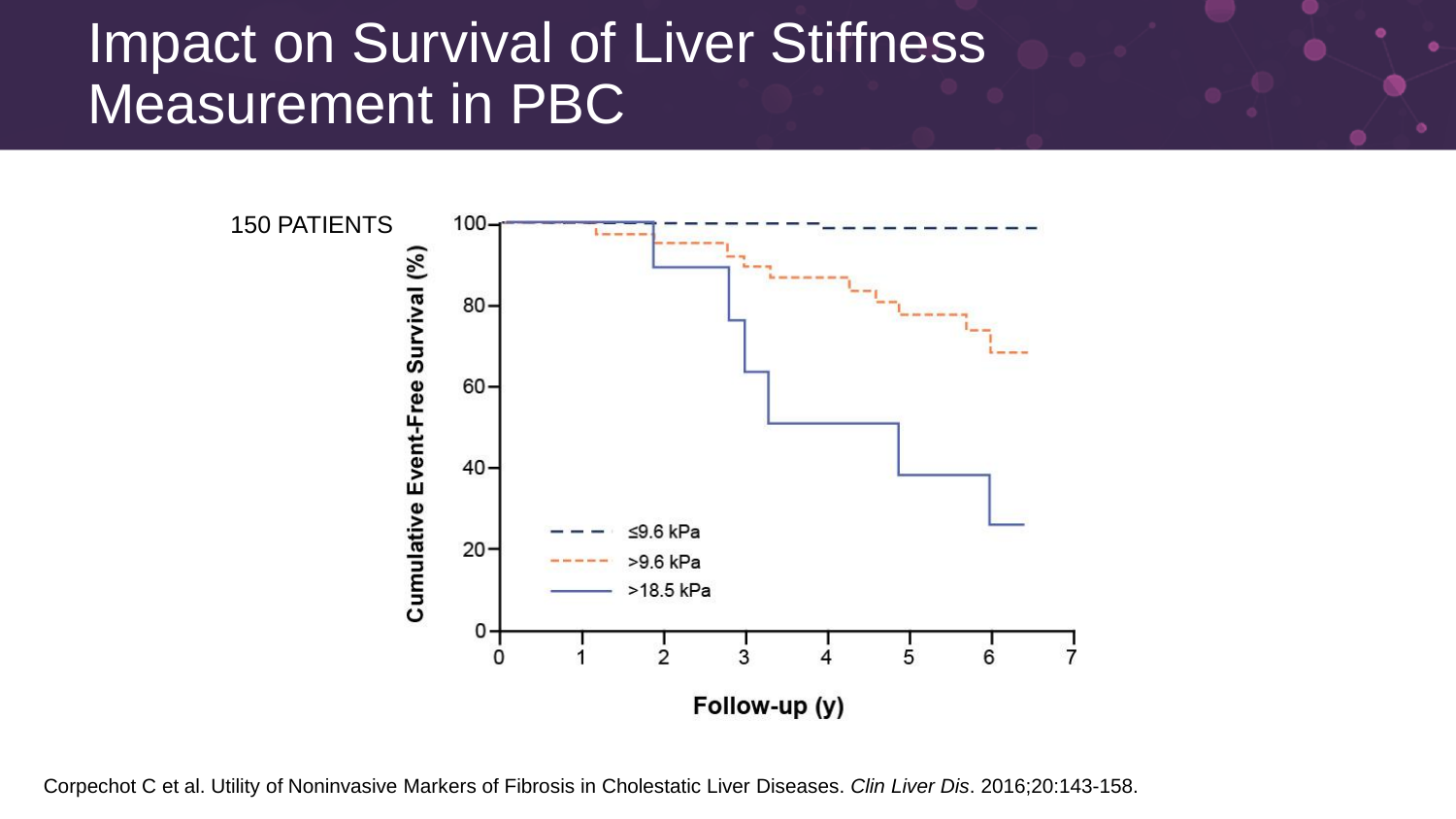# Treatment of PBC

- UDCA approved in 1999
- OCA approved in 2016
	- Based on "POISE" criteria
	- ALP<1.67XULN, 15% decline and normal bilirubin
	- Long-term OLE extension study completed
	- Label Update for OCA in May 2021
- Elafibranor, seladelpar in Phase 3 trials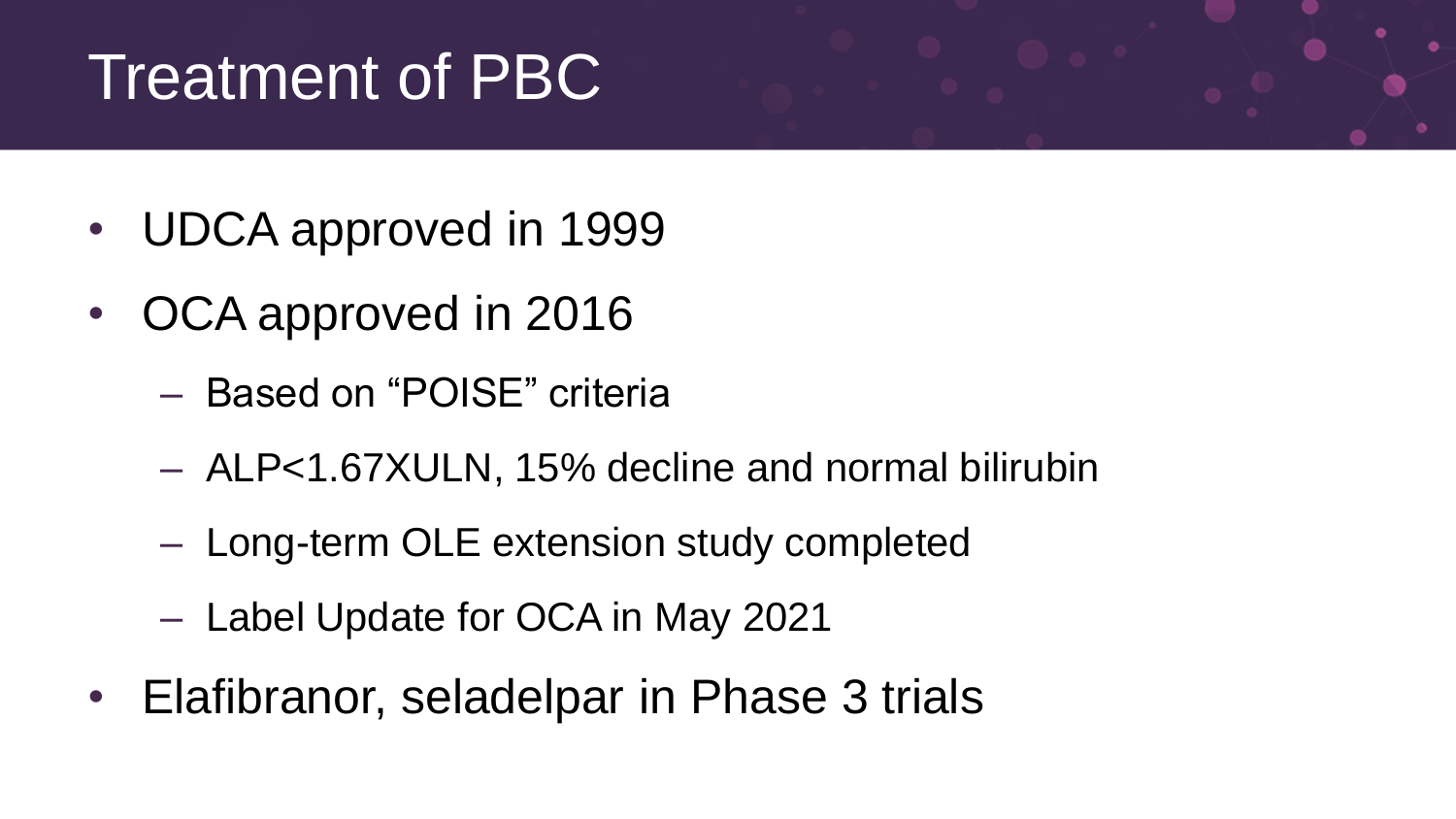## Obeticholic Acid: POISE Long-Term Safety Extension Study

- Patients on placebo crossed over to OCA treatment at 12 months
- Patients followed for up to an additional 5 years
- Events measured included death and liver transplant



<sup>a</sup>OCA 5-10 mg group: 5 mg OCA for 6 months then titrated to 10 mg OCA if tolerated and ALP ≥1.67x ULN or bilirubin >ULN, or <15% reduction in ALP. Slides are the property of the author and AASLD. Permission is required from both AASLD and the author for reuse.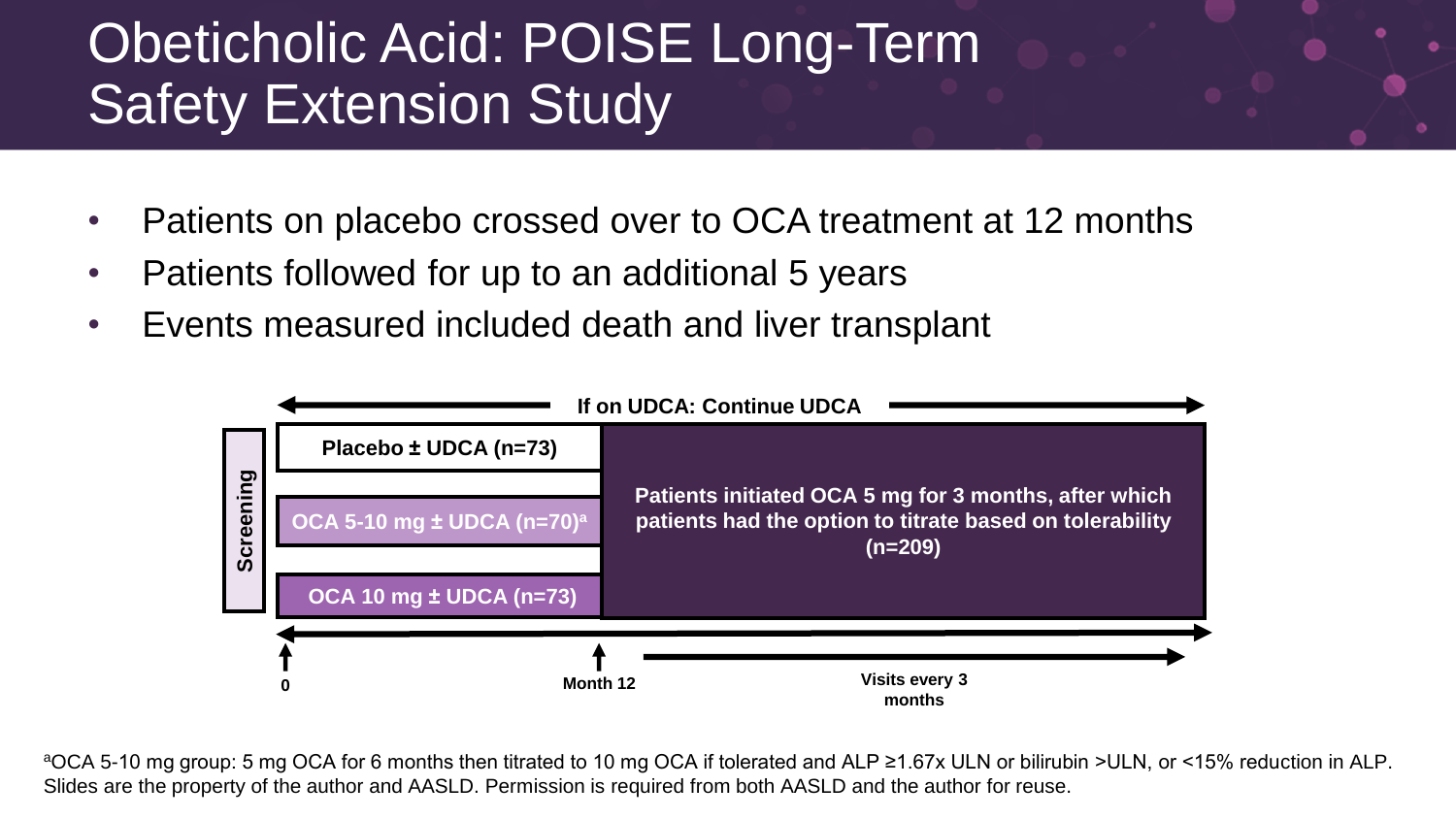## Sustained Reductions in ALP and Bilirubin With OCA Treatment

POISE was a pivotal phase-3 12-month randomised controlled trial of OCA in patients with PBC followed by a five year open label extension (LTSE). The primary endpoint was achievement of ALP <1.67 xULN, ALP reduction ≥15% from baseline, and total bilirubin ≤ULN, achieved by 46% of patients in the 5–10-mg group vs. 10% in the placebo group (P<0.001)<sup>1</sup>



#### **Results from the POISE LTSE**<sup>2</sup>

ALP = alkaline phosphatase; LTSE = long-term safety extension; OCA = obeticholic acid; SD = standard deviation; ULN = upper limit of normal. 1. Nevens F et al. *N Engl J Med*. 2016;375(7):631–643. 2. Nevens F et al. *Presented at AASLD.* 2019. Boston, MA (Oral LO6).

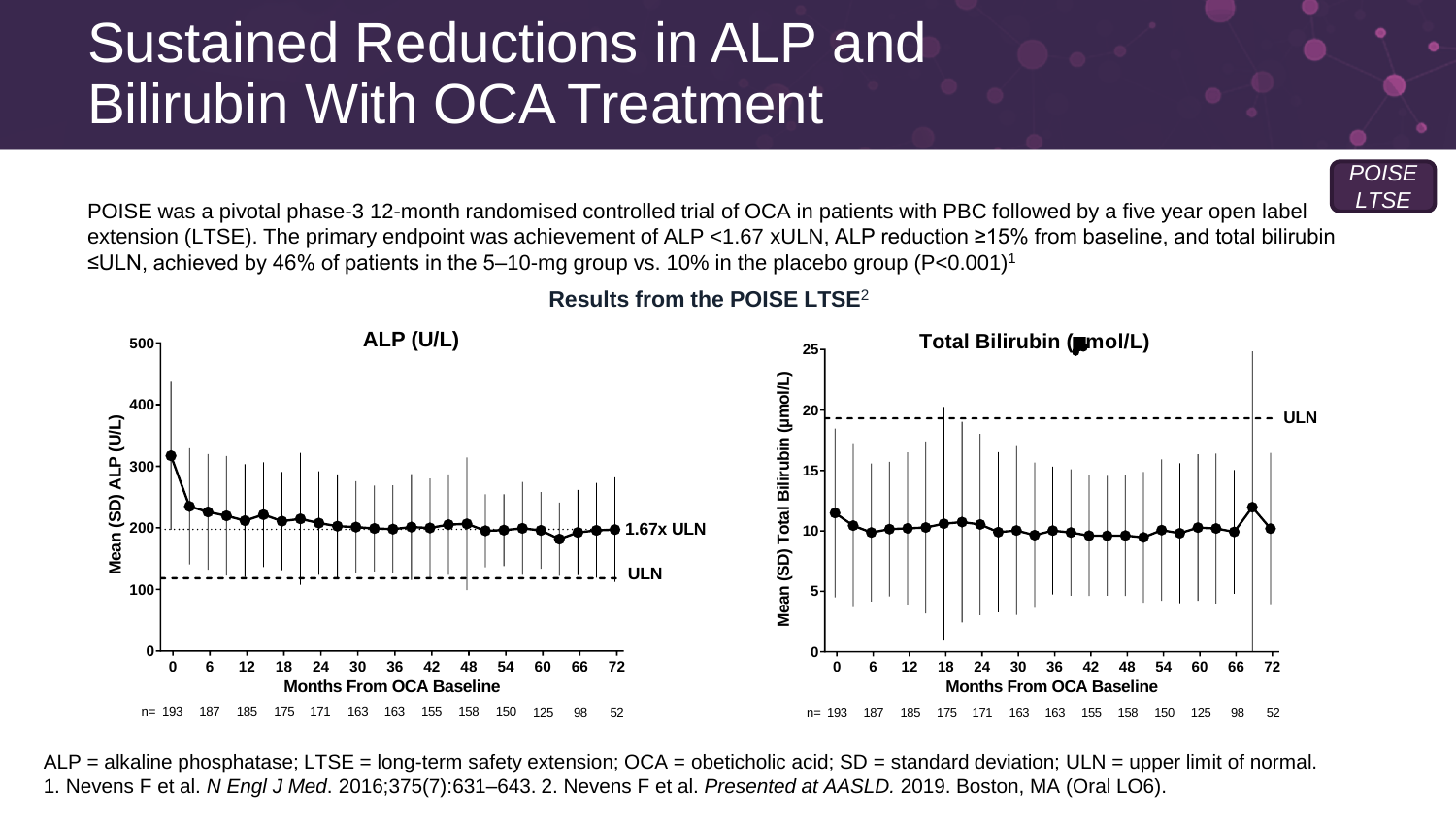## May 2021 Update to Obeticholic Acid Licenced Dosing – US and Europe

|                                           | US PI <sup>1</sup>                                                     | EU SmPC <sup>2</sup>                                                              |
|-------------------------------------------|------------------------------------------------------------------------|-----------------------------------------------------------------------------------|
| <b>Without cirrhosis</b>                  | 5mg once daily $\rightarrow$ 10 mg once daily<br>Titration at 3 months | 5mg once daily $\rightarrow$ 10 mg once daily<br>Titration at 6 months            |
| <b>Compensated cirrhosis without CSPH</b> | 5mg once daily $\rightarrow$ 10 mg once daily<br>Titration at 3 months | 5mg once daily $\rightarrow$ 10 mg once daily<br>Titration at 6 months            |
| <b>Compensated cirrhosis with CSPH</b>    | <b>Contraindicated</b>                                                 | 5mg once daily $\rightarrow$ 10 mg once daily<br>Titration at 6 months            |
| <b>Decompensated cirrhosis</b>            | <b>Contraindicated</b>                                                 | 5mg once weekly $\rightarrow$ 5mg twice weekly<br>$\rightarrow$ 10mg twice weekly |

Titration is dependent of patients not achieving adequate biochemical response and not experiencing tolerability issues at the lower dose CSPH = clinically significant portal hypertension; OCA = OCALIVA (obeticholic acid); PI = prescribing information; SmPC = summary of product characteristics.

1. Ocaliva [Full Prescribing Information]. New York, NY: *Intercept Pharmaceuticals*, Inc.; 2021; 2. Ocaliva (obeticholic acid) *Summary of Product Characteristics.* 2021. Available at https://www.medicines.org.uk/emc/product/2561/smpc. [accessed June 2021].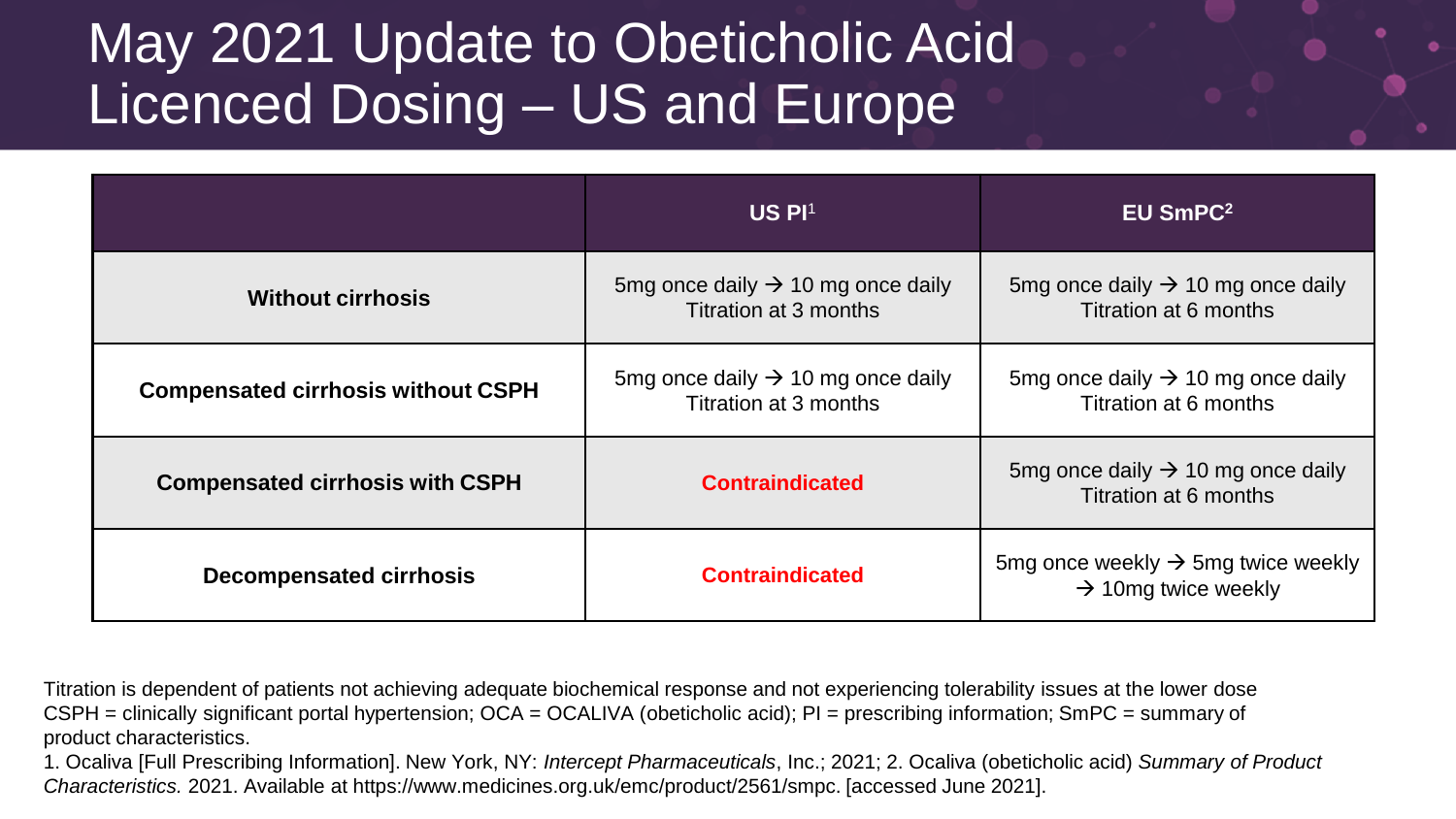### OCA-Treated Trial Patients Demonstrated Improved Transplant-Free Survival



**Weighted Kaplan-Meier Plots**

Time to liver transplant or death (years)

Time to liver transplant or death (years)

| Total number of events | <b>POISE</b><br>$n=3$ | <b>GLOBAL PBC</b><br>$n = 146$ | UK-PBC<br>$n = 281$ |
|------------------------|-----------------------|--------------------------------|---------------------|
| Liver transplantation  |                       | 52                             | 119                 |
| Death                  |                       | 94                             | 162                 |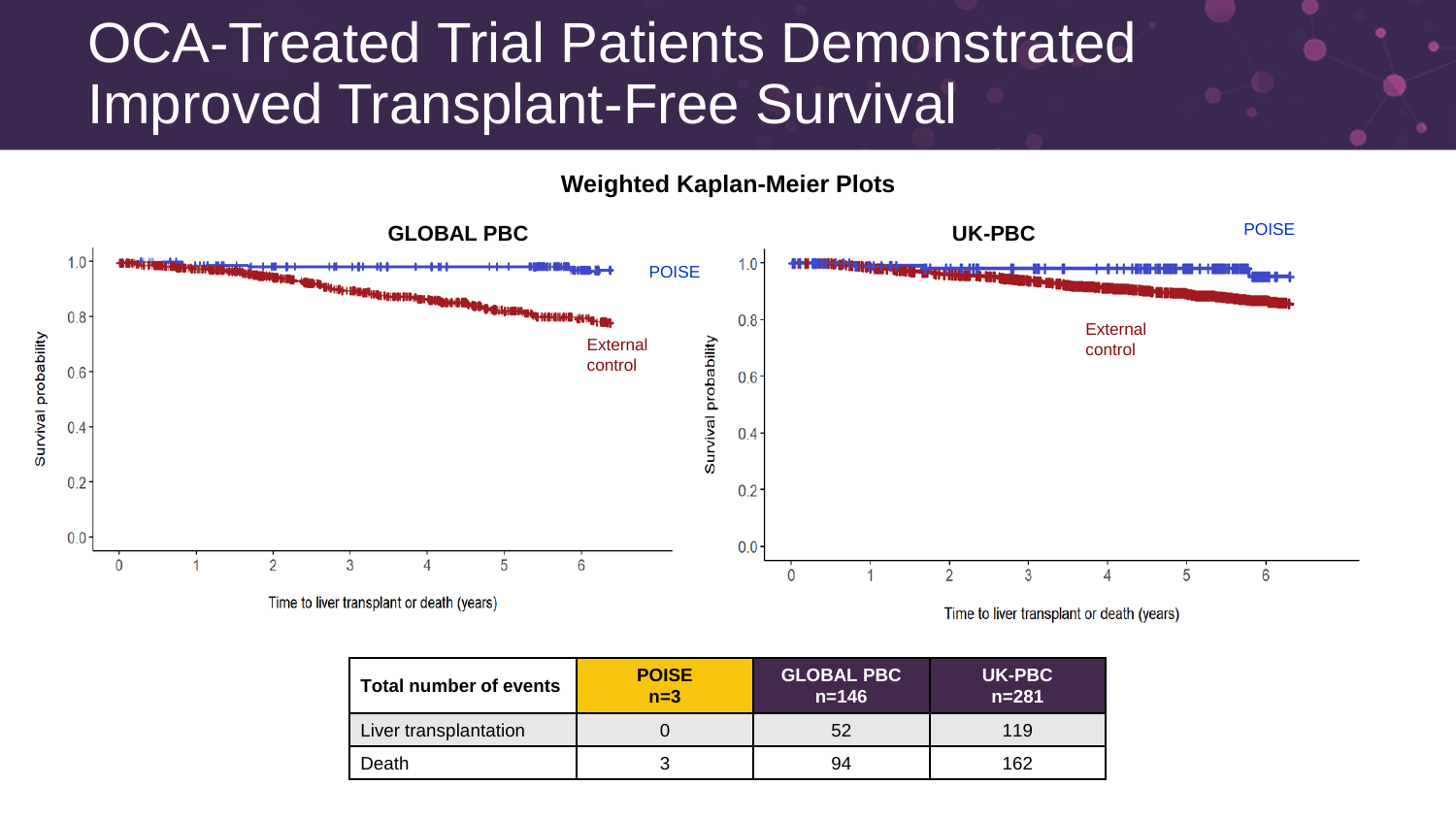## OCA Associated With Lower Risk for Liver Transplant or Death

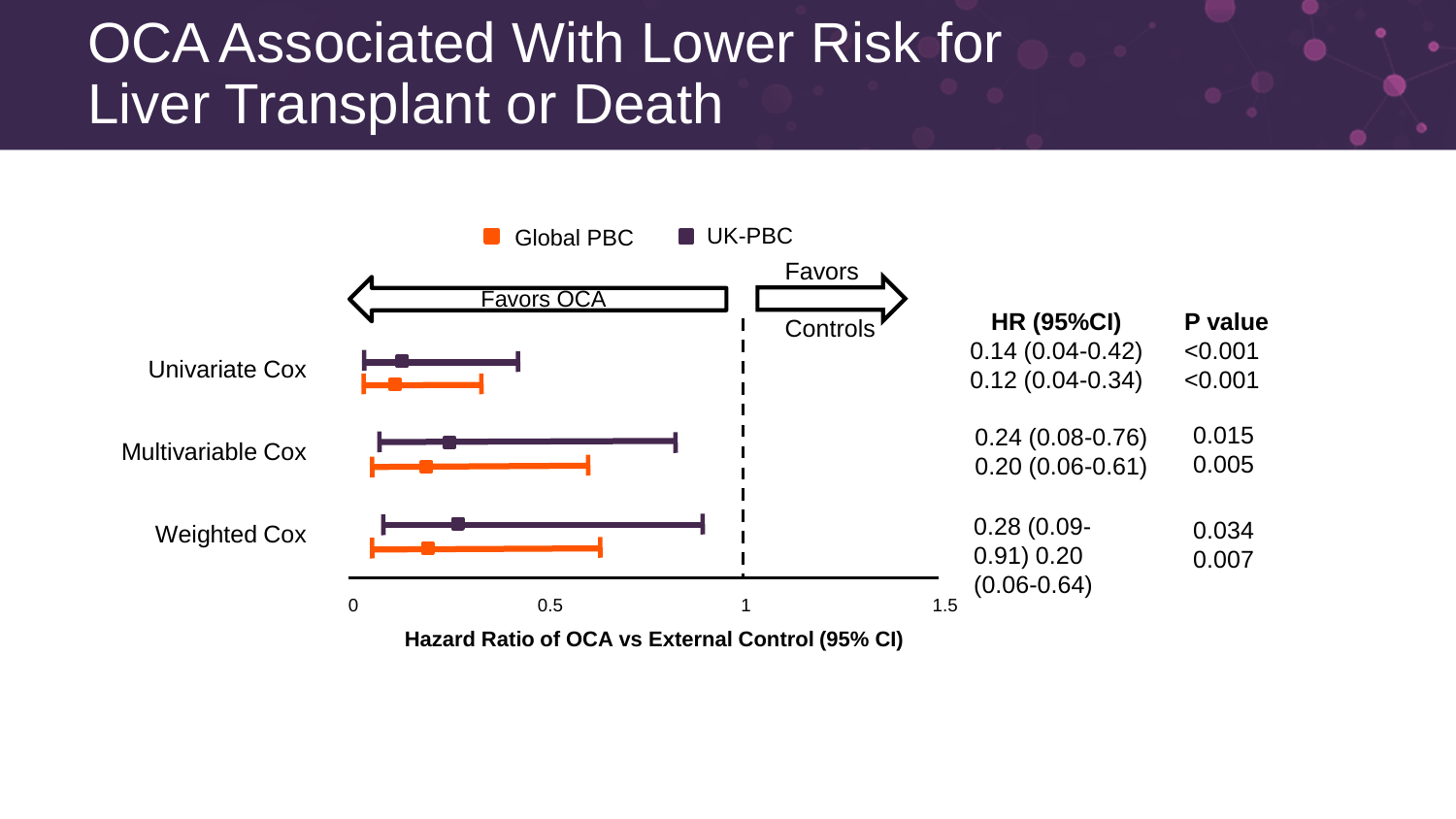Elafibranor Demonstrates Favourable Efficacy and Safety in Patients With Primary Biliary Cholangitis and Inadequate Response to UDCA

#### **BACKGROUND & AIMS**

- Up to 40% of UDCA-treated patients have suboptimal response and are at high risk of disease progression
- **Aim:** This phase 2a, double-blind, placebo-controlled study investigated elafibranor (ELA), a dual PPARα/δ agonist, as a new anti-cholestatic treatment for PBC



#### **RESULTS**

**Primary endpoint:** ELA demonstrated significant decreases in mean ALP at Week 12



\*Defined as ALP >1.67x ULN. Jörn S et al. *ILC*. 2019; LB-02.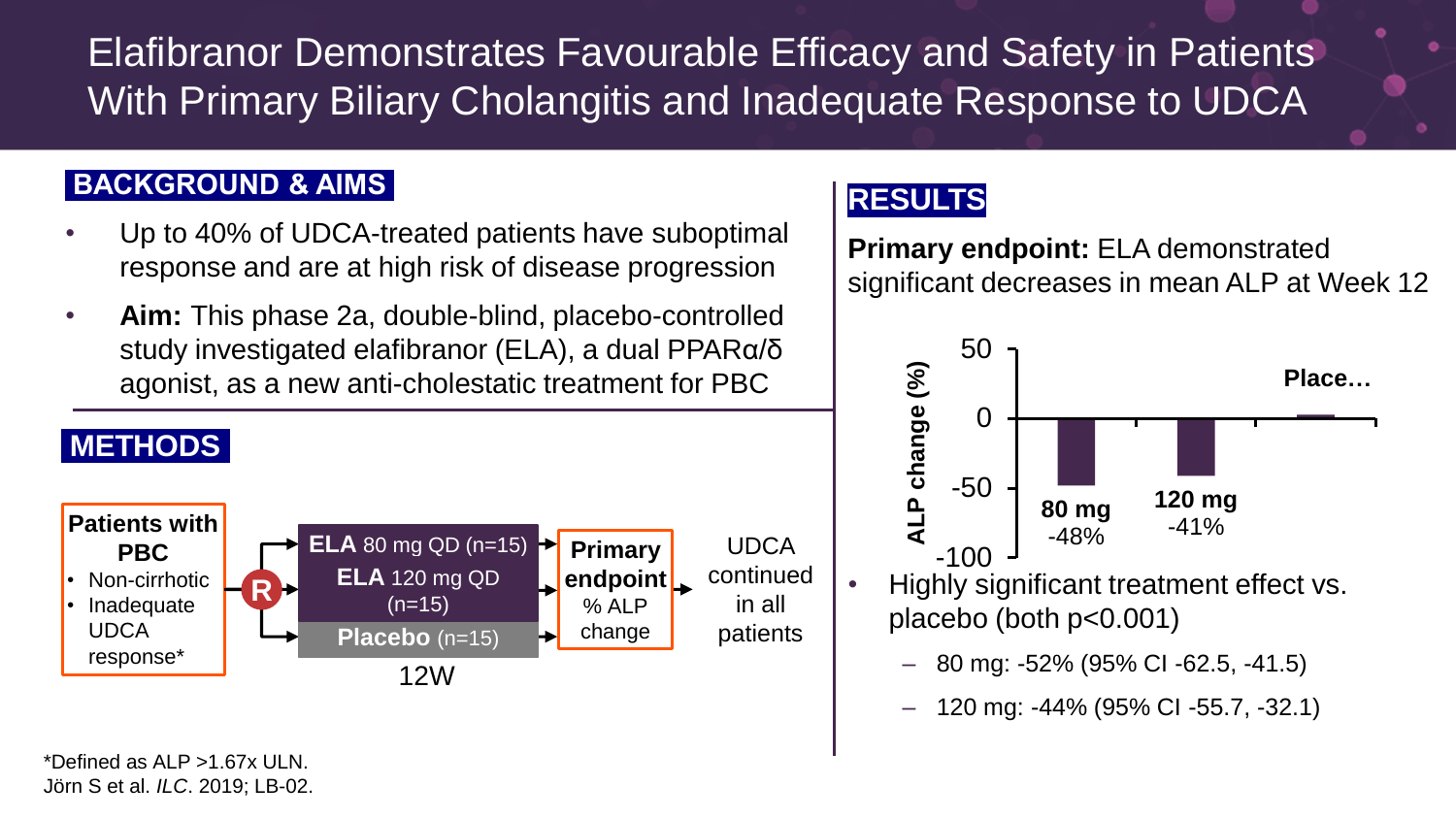## ENHANCE: Change in Pruritus Numerical Rating Scale (NRS) at Month 3

#### Subjects with Baseline NRS  $\geq$  4

**Proportion of Patients with Relief from Itch\***

| <b>Placebo</b> | Seladelpar 5<br>mg | Seladelpar 10<br>mg |
|----------------|--------------------|---------------------|
| 6%             | 18%                | 39%                 |



\*At Month 3, NRS <4 and decrease in NRS ≥4. CymaBay, Data on File 2020. Confidential.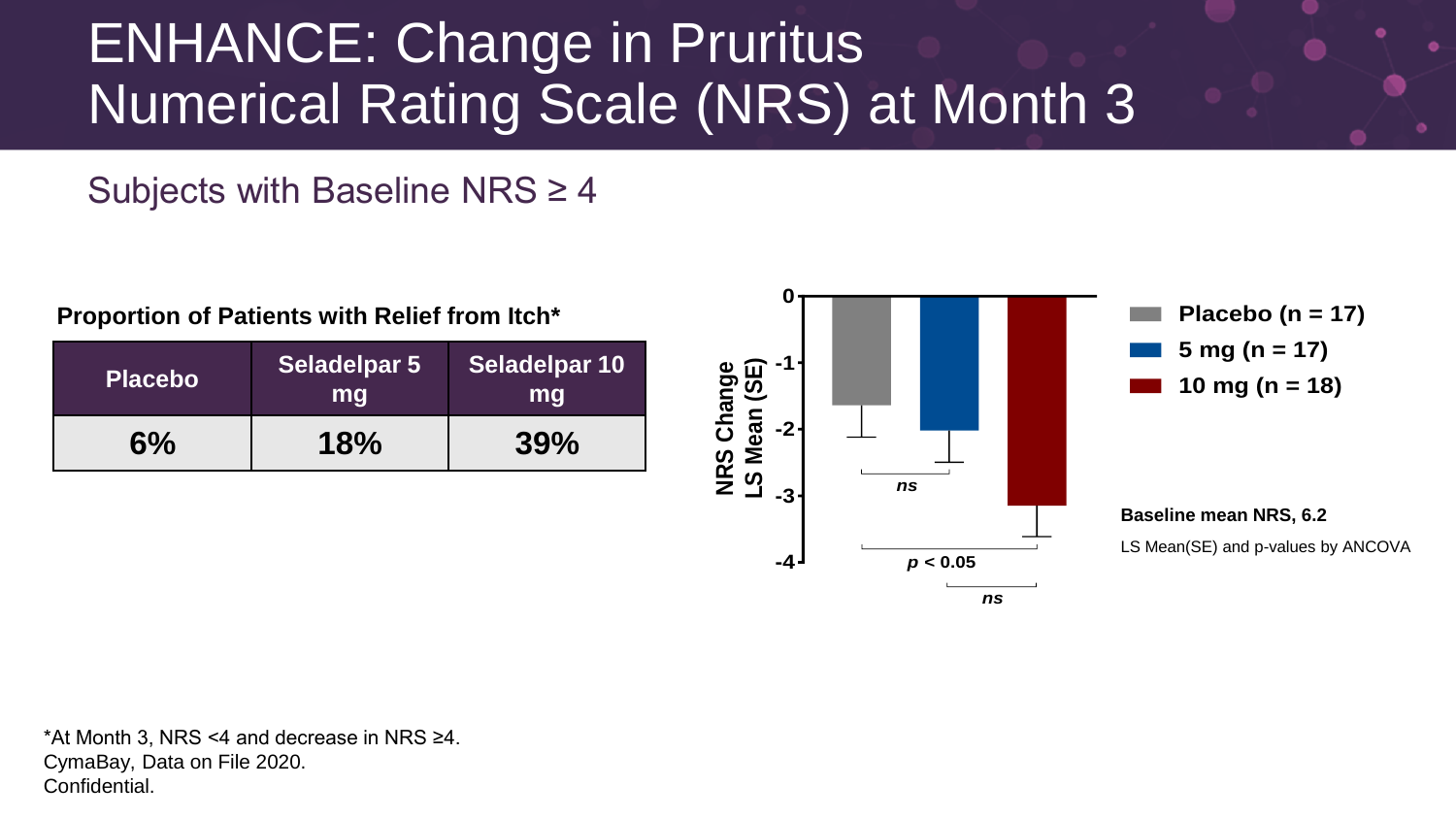## ENHANCE: Composite Responder Rate at Month 3

ALP < 1.67 x ULN,  $\geq$  15% Decrease in ALP and Total Bilirubin  $\leq$  ULN



p-values by Cochran-Mantel-Haenszel (CMH) test. CymaBay, Data on File 2020. Confidential.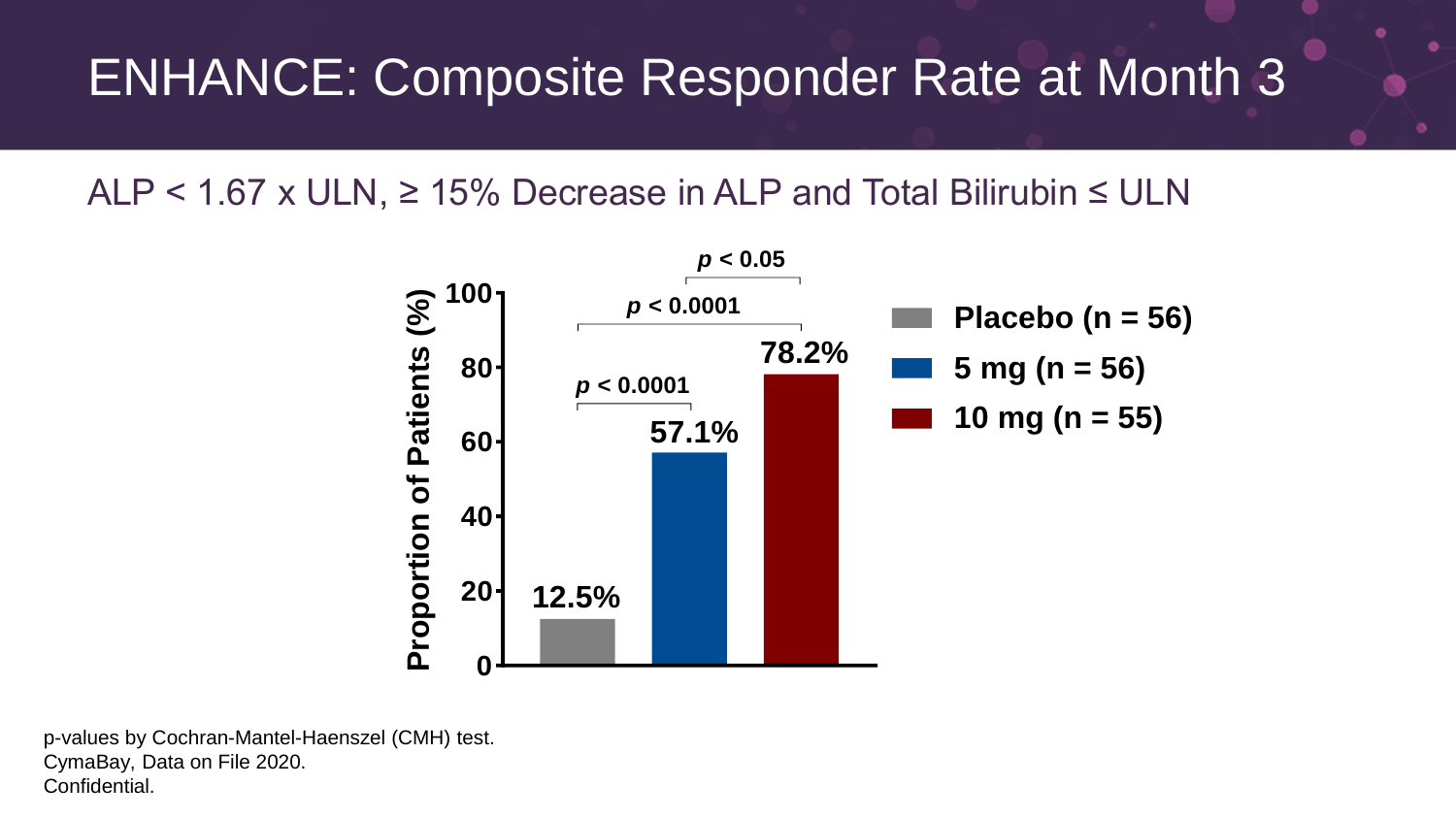# Long-Term Extension Study

### **2 Year Treatment with Seladelpar in Patients with PBC**

| <b>Baseline</b> |                                                        | Year                             | 2 Years |
|-----------------|--------------------------------------------------------|----------------------------------|---------|
|                 | <b>Phase 2 Study</b><br><b>Open-Label Dose Finding</b> | <b>Long-Term Extension Study</b> |         |

#### **Entry criteria**

- Inadequate response or intolerant to UDCA
- ALP ≥ 1.67 x ULN; ALT/AST ≤ 3 x ULN; Total Bilirubin ≤ 2 x ULN

#### **Treatment**

• Once daily oral seladelpar at 5 or 10 mg

#### **Objectives**

• To evaluate safety and efficacy

#### **Primary efficacy endpoint**

• % Change in ALP from baseline

#### **Secondary efficacy endpoints**

• Composite of ALP < 1.67 x ULN, ≥ 15% decrease in ALP, and Total Bilirubin ≤ ULN; ALP normalization; biochemical; inflammatory markers

Abstract 106.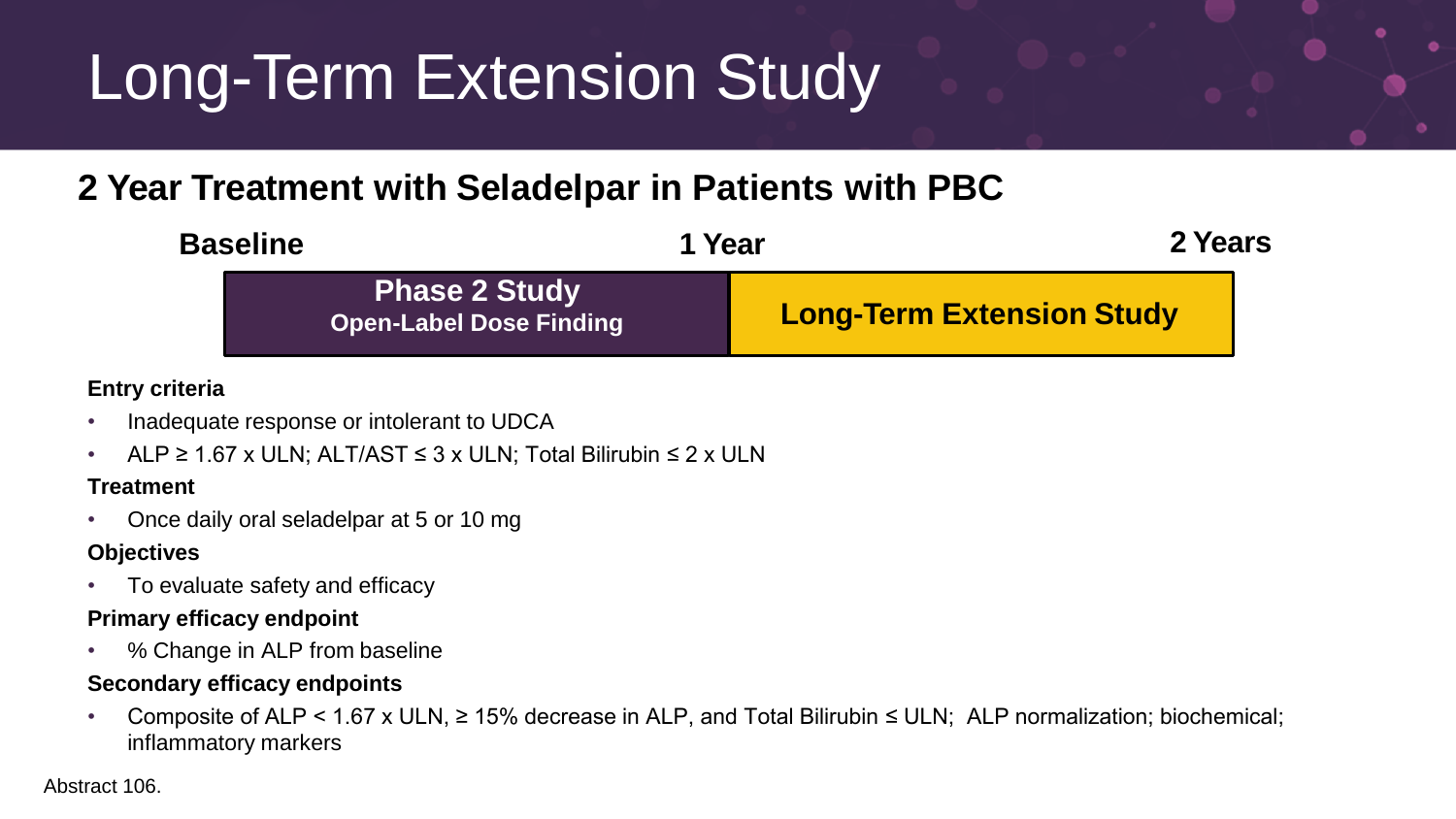# ALP Change Over 2 Years

**ALP % Change ALP**





Slides are the property of the author and AASLD. Permission is required from both AASLD and the author for reuse.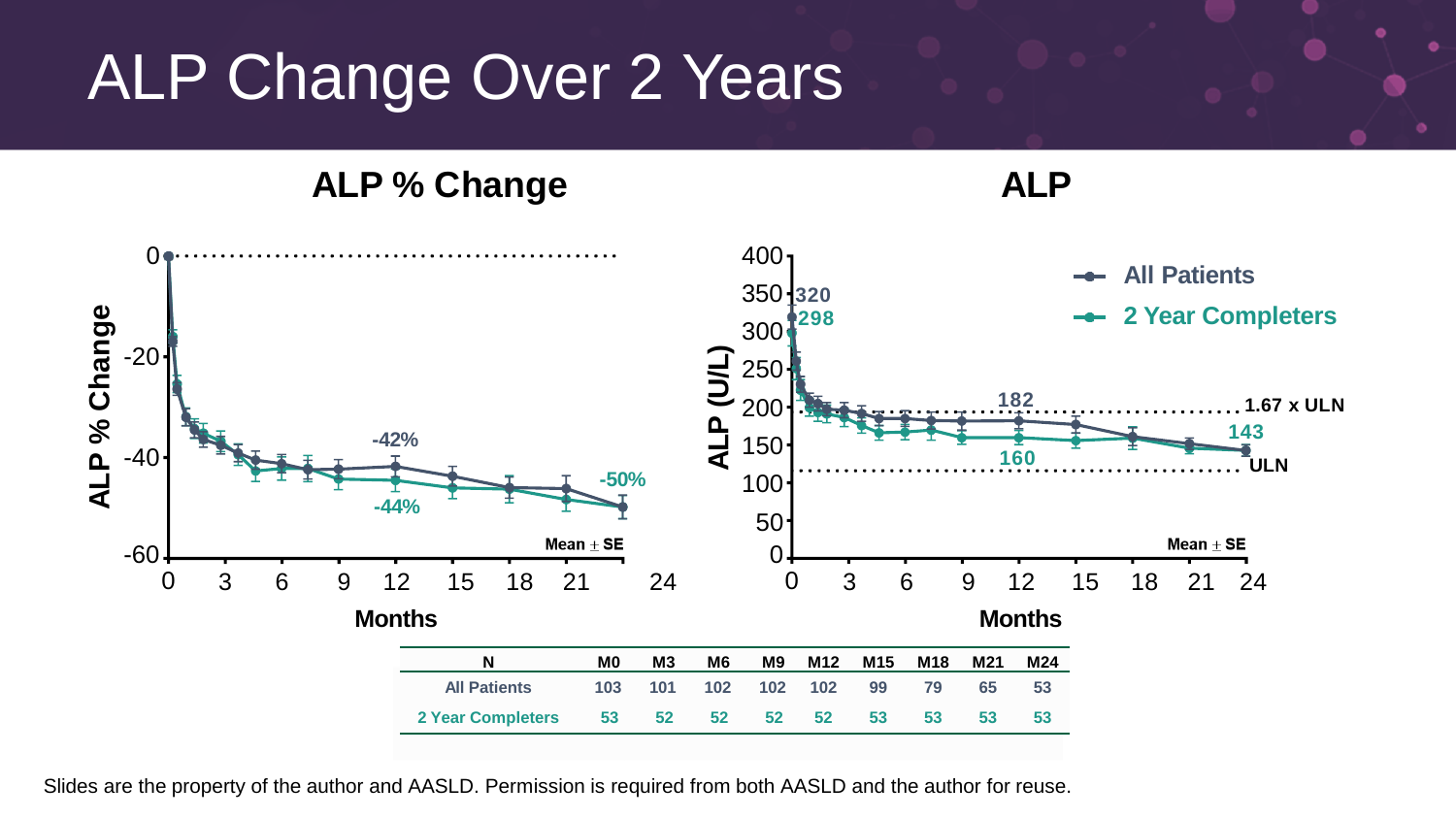# Composite Endpoint and ALP Normalization



**Composite Endpoint: ALP < 1.67x ULN, ≥ 15% decrease in ALP, and total bilirubin ≤ ULN ALP Normalization: ALP ≤ 116 U/L**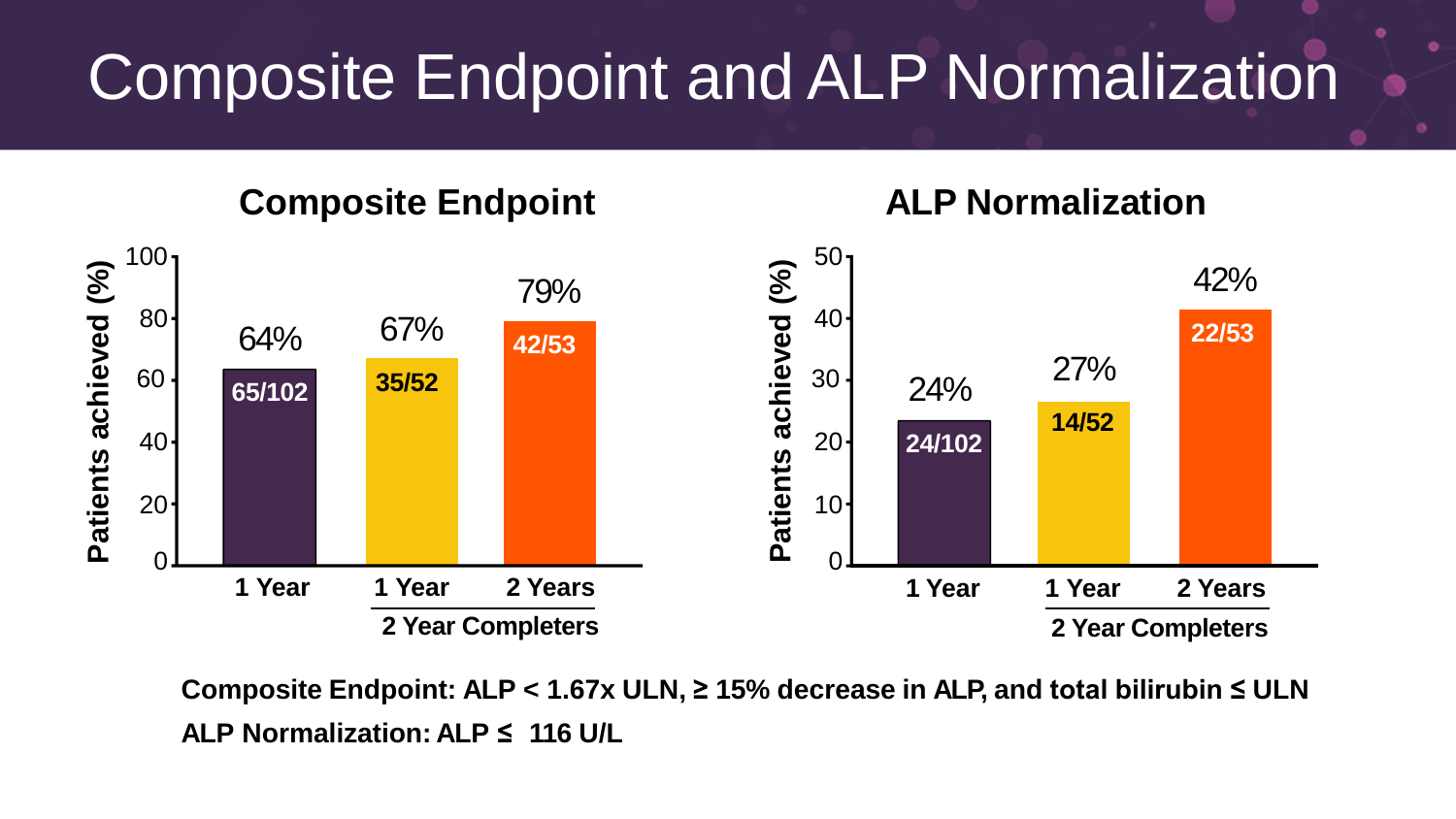# Adverse Events

### Safety Population (All Patients Entering Year 2)

| <b>Adverse Events (AE)</b>                | Total ( $N = 103$ ) |
|-------------------------------------------|---------------------|
| Patients with at least 1 AE               | 99 (96%)            |
| Treatment-related AE                      | 38 (37%)            |
| Treatment-related AE $\geq$ Grade 3       | 1(1%)               |
| AE leading to discontinuation*            | 3(3%)               |
| <b>SAEt</b>                               | 21 (20%)            |
| <b>Liver-related SAE</b>                  | O                   |
| <b>Treatment-related SAE</b>              | O                   |
| AE with outcome of death <sup>#</sup>     | $1(1\%)$            |
| Treatment-related AE occurring $\geq 5\%$ | Total ( $N = 103$ ) |
| <b>Nausea</b>                             | 8(8%)               |
| <b>Pruritus</b>                           | 8(8%)               |
| <b>Diarrhea</b>                           | 5(5%)               |

| Any AE $\geq$ 15%              | Total ( $N = 103$ ) |
|--------------------------------|---------------------|
| <b>Pruritus</b>                | 26 (25%)            |
| <b>Nausea</b>                  | 22 (21%)            |
| <b>Fatigue</b>                 | 20 (19%)            |
| <b>Urinary tract infection</b> | 19 (18%)            |
| <b>Arthralgia</b>              | 18 (17%)            |
| <b>Diarrhea</b>                | 17 (17%)            |
| <b>Nasopharyngitis</b>         | 15 (15%)            |

**\*** 2 patients with grade 2 increased liver function test; 1 patient with malignant neoplasm

**†** 26 SAE in 21 patients (20 preferred terms)

**‡** Unrelated TEAE resulting in death occurred approximately 7 months after the last dose in the seladelpar 10 mg group due to of a malignant neoplasm of unknown primary location